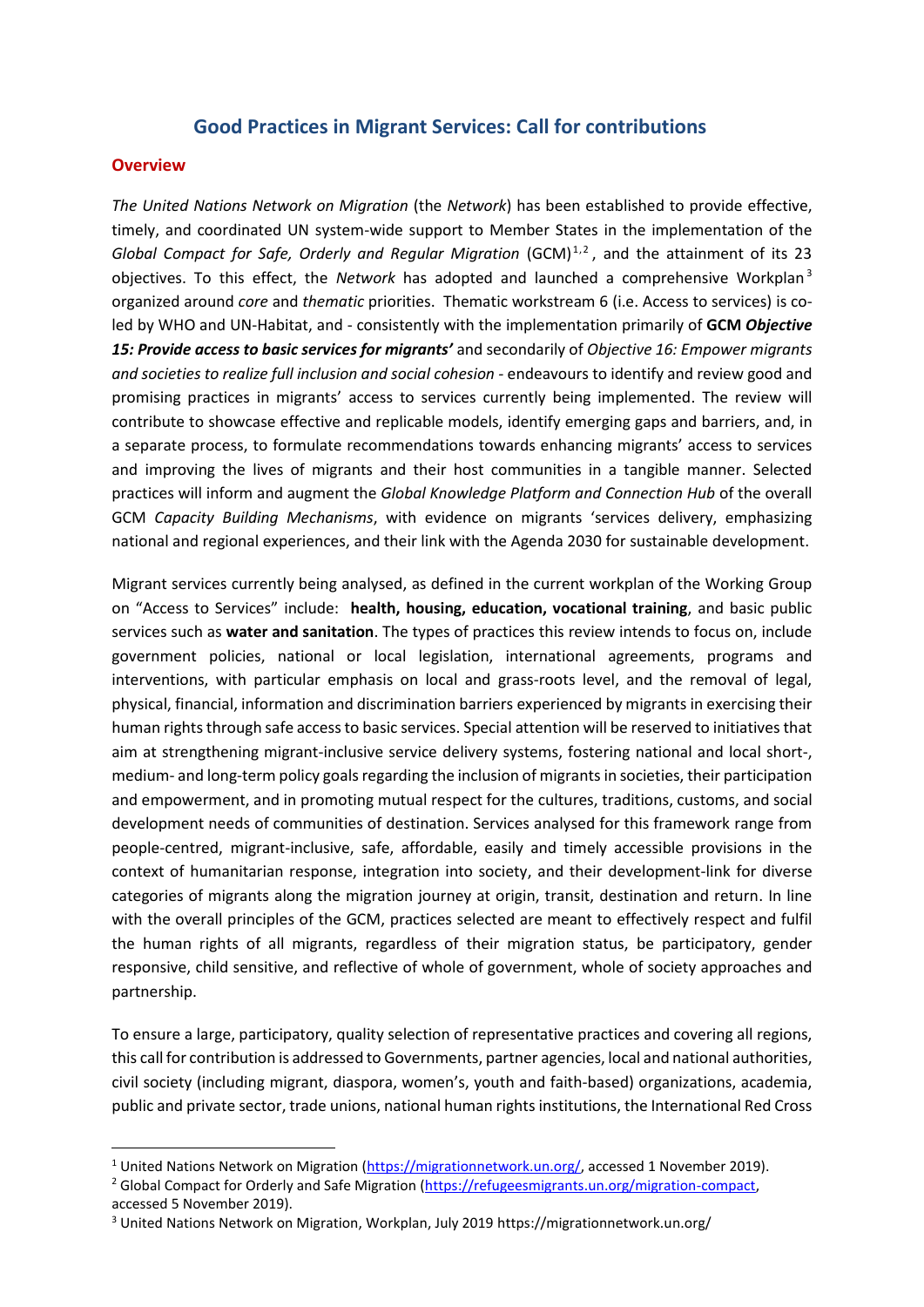and Red Crescent Movement, media and other relevant stakeholders. This paper summarizes criteria and presents a format for relevant submissions. Contributing entities are welcomed in submitting multiple practices. Deadline for submission is February 15, 2021.

## **Criteria applied in the selection of good practices**

- Service areas: practices of migrant services for this submission is limited to health, housing, education, vocational training, or basic public services such as water and sanitation;
- **Types of contribution accepted include:** summaries of evidence from published or unpublished literature review; quantitative and/or qualitative research, or evaluations, case studies, migrants' and related testimonials or stories (single or multiple country) on good practices; impact of and lessons learnt from recent past (2015 – now) or present policies, and actions; pieces or essays describing innovative research and/or actions implemented;
- **Applied practices:** the practice should have been implemented at the global, regional, national or local level, rather than merely being a proposal, a plan or theory;
- **Preferential aspects in the selection***:* the *appropriateness* of the practice in addressing the service needs of the migrants and hosting population, and its *quality* in accordance with standards in the field/discipline; the *effectiveness* of the practice; the *sustainability* of the practice in the medium/long-term with available resources, and the social, economic and environmental context; the *replicability* of the practice, and its potential adaptability to different contexts/settings/countries/regions; the *innovative* nature and new approaches that could offer impetus for others to develop similar practices; *timely*, ideally the practice should have been implemented since the adoption of the Agenda for Sustainable Development 2030 (i.e. post-September 2015).

#### **Format**

Submitted contributions in Microsoft Words format should:

- Identify the **entity submitting** the practice, and the **email address of a focal person** for further contacts;
- Be evidence-informed and include references for the literature, reviews, models and media cited;
- Maximum of 1500 words that includes the following:
	- **Title of the service/practice and implementing party**
	- **Period and venue of the implementation**
	- **Context**  what was the key issues and challenges? and the population served
	- **Practices** how the challenge was addressed?
	- **Results** what are the outcomes and impacts?
	- **Lessons learned and ways forward** what are the lessons learned and recommendations?
- Submissions are accepted in English, French, Spanish, or Portuguese
- **Submitted by February 15, 2021 to [ardiop@iom.int;](mailto:ardiop@iom.int) [kaojaroenk@who.int;](mailto:kaojaroenk@who.int) ; [stephanie.loose@un.org;](mailto:stephanie.loose@un.org)**

*Disclaimer - By submitting comments via this call, contributors give consent to the UN Migration Network's publishing. UN Migration Network reserves the right not to publish comments that are deemed inappropriate due to offensive language, advertising or personal promotion. UN Migration Network is not responsible for the different views expressed.*